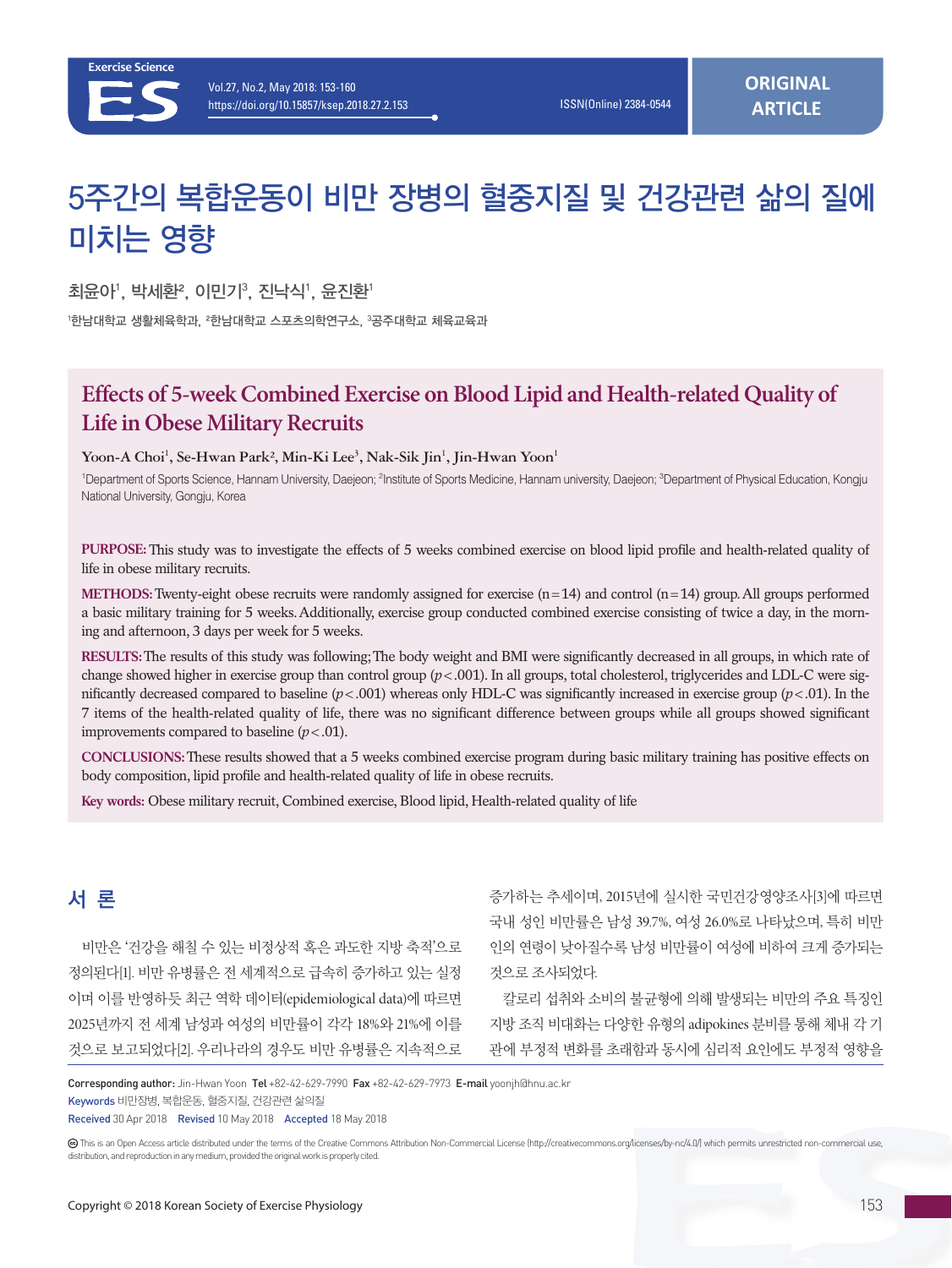# FS

미쳐 결국 개인의 전반적인 삶의 질 저하를 초래한다[4]. 특히, 지방 조 직의 비대화는 혈중 지질 변화에 큰 영향을 미치는데, 혈액 내 총 콜레 스테롤(total cholesterol, TC), 저밀도 지단백-콜레스테롤(low-density lipoprotein cholesterol, LDL-C), 고밀도 지단백-콜레스테롤(high-density lipoprotein cholesterol, HDL-C) 및 중성지방(triglyceride, TG)의 항상성 은 비만 경도와 밀접한 관련이 있다. 흔히 비만인은 정상인과 비교하 여 TC, TG 및 LDL-C 수치가 높은 반면에 낮은 HDL-C 수치를 보이는 이상지질혈증(dyslipidemia)을 나타낸다[5].

한편, 신체활동 증가 및 좌업 활동 감소, 칼로리 섭취 제한 등과 같은 라이프스타일(lifestyle) 변화는 비만의 예방과 개선을 위한 주요 요인 으로 제안된다. 운동은 라이프스타일 중재 방법 중 가장 경제적이며 비약물적인 치료법으로 비만의 전반적인 상태를 개선시키는 데 효과 적이다. 운동 유형에 관계없이 규칙적인 운동은 체중 감소, 혈중 지질 개선 및 비만과 관련된 염증 반응의 긍정적 변화를 초래함으로써 비 만에 동반되는 다양한 이차적 질병을 예방할 수 있다. 이와 관련된 선 행연구에서, 적절한 신체활동은 체중 및 BMI를 감소시킴으로써 비만 의 주요 특징인 이상지질혈증(dyslipidemia) 개선에 긍정적 영향을 미 칠 수 있고[6], 16주간 점증적인 저항성 운동은 인슐린 감수성을 증가 시키고 LDL-C 수준을 낮춤으로써 심혈관 질환 발생 위험을 감소시키 는 것으로 보고된 바 있다[7]. 이밖에도 국내 연구에서, 비만 노인 및 청 소년을 대상으로 실시한 다양한 유형의 규칙적인 운동 중재는, 이들의 신체조성 및 혈중 지질 개선에 긍정적 기여를 하는 것으로 보고되었다 [8-11].

또한, 비만은 신체적·생리적 기능의 저하와 더불어 신체상에 대한 불만족 및 정서장애를 초래하고, 건강 관련 삶의 질을 저하시킨다. 비 만인은 신체적 기능 저하는 물론이거니와 사회 전반에 퍼져 있는 편견 과 차별을 겪어야 한다[12]는 점을 고려할 때, 비만은 건강관련 삶의 질 에 부정적 영향을 미칠 수 있음을 유추해볼 수 있다.

건강관련 삶의 질을 측정하는 도구로는 Medical Outcome Study Short Form 36 (SF-36), Health Utility Index, EuroQol-5 dimension (EQ-5D) 등이 있다. 일반 건강수준 측정 도구로서 SF-36은 보건 정책에 대 한 평가 연구, 일반인을 대상으로 하는 조사연구에 사용될 수 있을 뿐 만 아니라 임상연구에서 특정 질병의 치료 효과들을 측정하는 데 사 용[13]될 수 있다. 이와 관련된 선행연구에서, 비만인은 신체적 기능, 신 체통증, 일반적 건강 인식, 체력척도의 점수가 현저하게 낮으며[14], 비 만의 척도인 BMI가 높을수록 주관적 건강수준 및 신체적 통증과 정 서적인 문제로 인해 삶의 질이 저하되는 것으로 보고되었다[15]. 반면, 신체활동의 증가와 건강관련 삶의 질 개선 효과에 대한 관련성이 제기 되고 있으며 Kim et al. [16]은 여가활동 및 스포츠 활동 참여의 증가는 건강관련 삶의 질을 개선시키는 데 긍정적 영향을 미칠 수 있으며, 이 는 운동 강도가 높을수록 보다 큰 정적 관계를 지니는 것으로 나타났 다[17].

그러나 아직까지 비만 개선 및 건강관련 삶의 질에 대한 운동의 효 과 연구는 제한적일 뿐만 아니라 운동 중재에 따른 심리적 요인 변화 를 함께 관찰한 연구는 미흡한 실정이라 할 수 있다. 또한, 비만의 주요 특징인 이상지질혈증이 개인의 직업 스트레스와 같은 환경적 요인에 의해 악화될 수 있음이 보고[18,19]되는 현 시점에서 특수한 환경에 노 출된 비만인에 대한 관심이 필요한 상황이지만 이들에 대한 연구는 전 무하다.

현대인들의 생활 속에서 신체활동 부족 및 불규칙적인 생활패턴이 비만 발생을 촉진시키는 요인임과 동시에 비만의 개선과 관리를 저해 하는 주요 장벽임을 감안할 때, 군대라는 특수한 환경은 식사 및 수면 등의 규칙적인 생활패턴을 유지하기에 최적의 환경이며 심리적 부담 또한 크게 작용하는 곳이기도 하다. 따라서 이들 비만 장병들의 신체 적 건강과 정서적 건강 증진을 위해 체계적인 관리 방안을 검토하고 적용해야 할 필요성이 있다.

## 연구 방법

#### 1. 연구대상

본 연구의 대상자는 육군훈련소에 입대하는 비만 장병을 대상으로 하였다. 대상자는 특별한 근골격계 질환이 없고 6개월 이내에 약물을 복용하지 않은 외견상 건강한 장병으로, 사전에 실험의 내용과 목적에 대해 충분한 설명을 듣고 자발적 참여 의사를 밝힌 28명을 선정하였다. 비만의 판정은 세계보건기구의 자료를 참고하여 체질량지수 25 kg/m2 이상을 기준으로 하였으며, 이를 바탕으로 복합운동군(EXE, n =14)과 대조군(CON, n =14)으로 무선배정하였다.

본 연구는 국군 의무사령부 생명윤리위원회의 승인(AFMC-15065- IRB-15-054)을 받았으며, 연구 참여에 따른 신체적·심리적 피로도를 감안하여 참여 중단은 대상자의 자유로운 결정에 따랐다. 본 연구에 참여한 대상자의 일반적인 신체 특성은 Table 1과 같다.

#### 2. 복합운동프로그램

복합운동프로그램을 실시한 운동그룹은 5주간의 기초 군사훈련의 교육과정에 반영된 체력단련 시간을 이용하여 Table 2와 같이, 저항성 운동 및 유산소성 운동을 추가적으로 실시하였다. 저항성 운동은 오

#### **Table 1.** Subject characteristics

| Group        | Age (year) | Height (cm)                                                           | Weight (kg) | BMI $(kq/m^2)$   |
|--------------|------------|-----------------------------------------------------------------------|-------------|------------------|
| $EXE(n=14)$  |            | $20.35 \pm 0.63$ 180.21 $\pm$ 5.83 100.15 $\pm$ 6.15 30.57 $\pm$ 1.72 |             |                  |
| $CON (n=14)$ |            | $20.21 \pm 0.89$ 179.27 $\pm$ 3.34 99.26 $\pm$ 6.71                   |             | $31.05 \pm 1.41$ |

EXE, combine exercise group; CON, control group.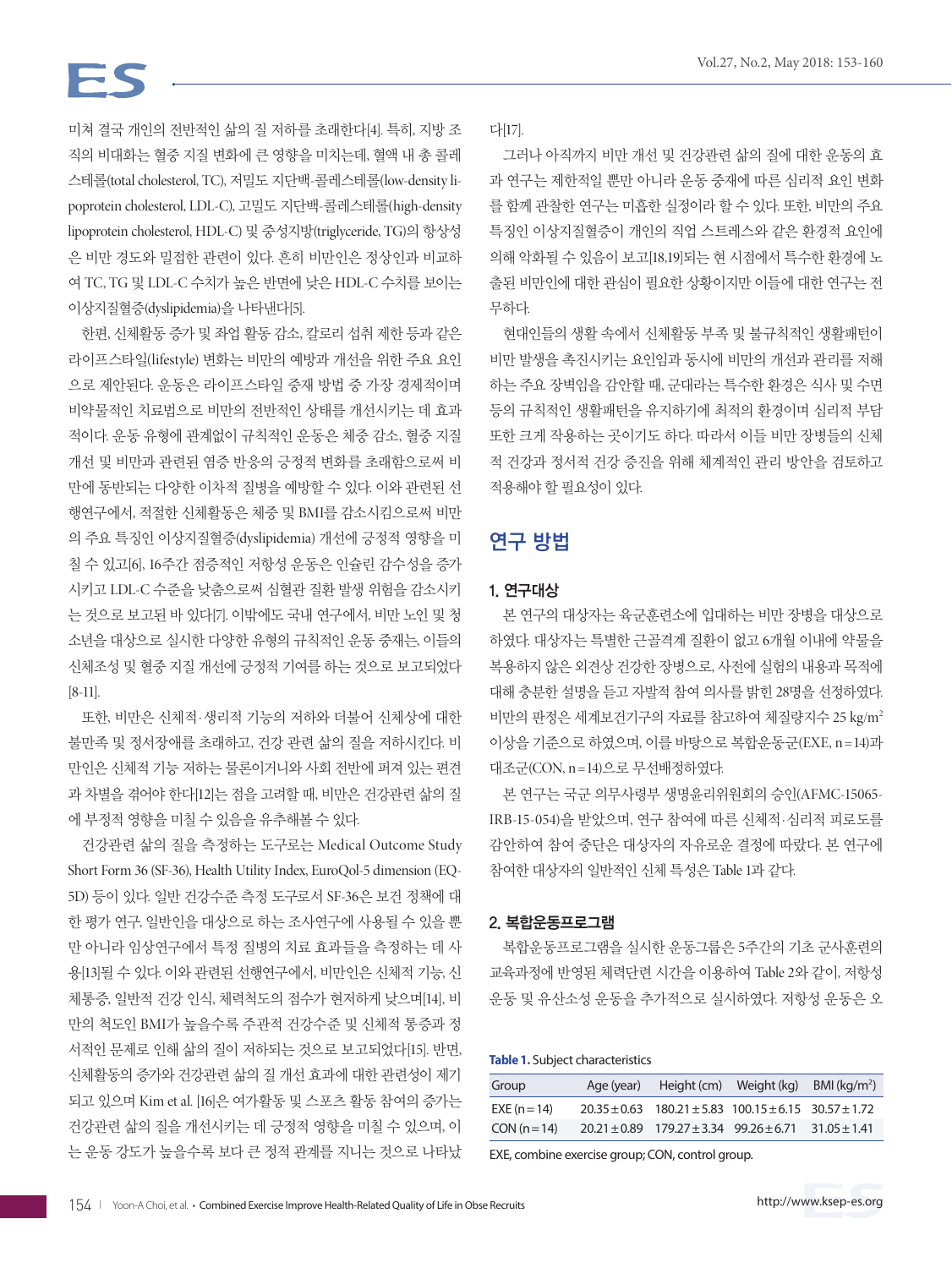#### **Table 2.** Combined exercise program



|           | Indoor                                                                        |                                                                                                                                                          | Outdoor                               |                                                                                                             |  |
|-----------|-------------------------------------------------------------------------------|----------------------------------------------------------------------------------------------------------------------------------------------------------|---------------------------------------|-------------------------------------------------------------------------------------------------------------|--|
| Morning   | Aerobic exercise (15')<br>1.5 km running                                      | Resistance exercise (15')<br>Squat<br>Jumping Lunge<br><b>Burpee Test</b><br>Sargent Jump<br>Plank exercise                                              | Aerobic exercise (15')                | Resistance exercise (15')<br>Squat<br>Jumping Lunge<br><b>Burpee test</b><br>Sargent Jump<br>Plank exercise |  |
| Afternoon | Aerobic exercise (20')<br>1.5 km running<br>Skipping rope<br>20 m shuttle run | Resistance exercise (15')<br>Squat<br>Jumping Lunge<br><b>Burpee Test</b><br>Sargent Jump<br>Plank exercise<br>Spider Push-up<br><b>Mountain Climber</b> | Undress battle order/Full combat gear |                                                                                                             |  |

전, 오후 2회에 걸쳐 근력운동 모델을 선정하여 실시하였으며 유산소 운동은 비만 장병의 각 개인별 최대산소섭취량을 측정한 결과를 토대 로 최대산소섭취량의 60-70%의 운동 강도를 설정하여 트레드밀 또는 연병장에서 빠르게 걷기운동을 주 3회, 하루 30분씩 실시하였다.

#### 3. 측정 및 분석 방법

대상자들의 신장은 신장자동측정기(Jenix Co., Korea)를 이용하여 측정하였고, 체중, 제지방, 체지방, 체지방률은 생체전기저항법(Bioelectric impedance analysis, BIA)을 이용한 Inbody 720 (Biospace Co., Korea)을 활용하여 측정하였다. 대상자들은 신장 측정 후 체성분 분석기 의 발판 위에서 올바른 자세를 유지한 채, 양손으로 전극 손잡이를 잡 은 후 팔을 적정 각도로 넓히도록 하였다. 정확한 데이터 확보를 위하 여 체성분 측정은 동일한 시간에 이와 같은 방법으로 실시하였다.

#### 1) 혈액 분석

혈액검사는 기초 군사훈련 전과 5주간의 훈련 후 모두 동일한 조건 아래 측정하였고, 12시간의 공복상태를 확인한 후 오전 8-10시에 실시 하였다. 채혈에 앞서 대상자들의 심리적 안정을 위하여 편안한 자세로 약 15분간 휴식을 취하도록 하였다. 이후 앉은 자세에서 약 10 mL를 전완정맥에서 채혈하였으며, 채혈된 sample은 항응고제로 처리된 tube 에 담아 3,000 rpm으로 5분간 원심분리한 후 혈청을 분리하고 냉동 보 관하였다. 채혈을 통한 분석인자 TC, TG, HDL-C, LDL-C 농도 측정은 B 의료기관에 의뢰하였고, enzymatic method (Hitachi, Japan)로 분석 하였다.

#### 2) 건강관련 삶의 질(SF-36)

건강관련 삶의 질 측정은 So et al. [20]의 연구에서 실시한 36-Item Short-Form Health Survey (SF-36)를 수정하여 실시하였다. SF-36은 총 36문항으로 구성되어 있으며 신체기능, 신체통증, 신체역할 제한, 감정 역할 제한, 정신건강, 사회적 기능, 활력/피로, 일반적인 건강의 8개 항 목으로 구성되어 있다. 다만 본 연구의 대상자는 비만 장병들로서 이 들이 처한 특수한 환경적 상황을 고려하여 감정역할 제한 영역은 제외 하고 나머지 7개 항목을 측정하였다. 각 항목의 계산은 Likert 척도로 하여 각 문항을 합산하였다. 문항에 따라 1점부터 최고 6점까지 점수 를 주었으며, Ware et al. [21]이 제시한 방법대로 가중치를 주어 계산하 였다. 점수화한 각 문항을 항목별로 합산하고 합산된 점수를 100점으 로 환산하였다.

#### 4. 자료처리

모든 실험 data는 SPSS 23.0 통계패키지를 이용하여 모든 변인의 평 균(M)과 표준편차(SD)를 산출하였다. 5주간의 기초군사 훈련 중 실시 한 복합운동이 혈중지질 및 건강관련 삶의 질에 미치는 영향을 분석 하기 위하여 집단 및 시기 간 종속 변인의 평균 차이 검증은 이원반복 측정변량분석(two-way repeated measures ANOVA)을 실시하였다. 상 호작용 또는 주효과 검증에서 유의성이 나타날 경우 각 집단 내 시기 간의 차이는 paired *t*-test를, 그리고 각 시기에서 집단 간 차이는 independent *t*-test를 실시하였다. 이때 유의수준은 *p*< .05로 설정하였다.

### 연구 결과

#### 1. 체성분 변화

5주간의 복합운동프로그램을 실시한 후 체중의 그룹과 시기 간의 반복 이원변량분석 결과는 Table 3, Fig. 1과 같으며, 상호작용 효과는 나타나지 않았다. 이에 주효과 검증에서 각 그룹 내의 시기 간 차이 검 증을 실시한 결과, 운동군과 대조군 모두 유의한 차이(*p*< .001)를 보이 며 감소되는 것으로 나타났다. 운동군은 baseline에 비하여 약 6.36%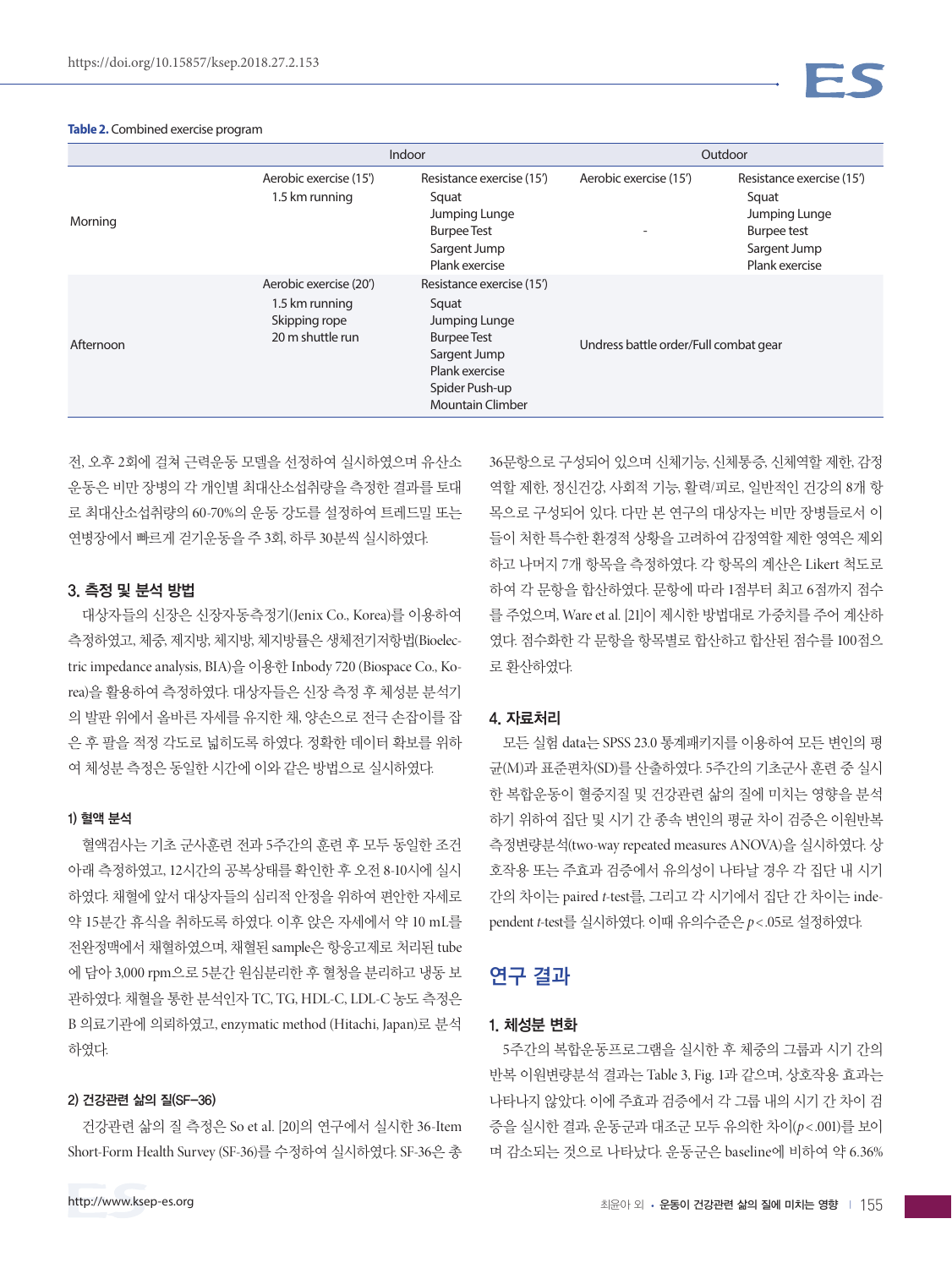| <b>Variables</b> | Group    | Baseline          | After                            | $\triangle \%$ | Source       | $\boldsymbol{D}$ |
|------------------|----------|-------------------|----------------------------------|----------------|--------------|------------------|
| Body weight (kg) | Exercise | $100.15 \pm 6.15$ | $93.78 \pm 5.85$ ***             | 6.36           | G            | .957             |
|                  | Control  | $99.26 \pm 6.71$  | $94.43 \pm 5.27$                 | 4.86           | $G \times T$ | .000<br>.092     |
| BMI ( $kg/m2$ )  | Exercise | $31.05 \pm 1.41$  | $29.12 \pm 1.45$ <sup>****</sup> | 6.21           | G            | .742             |
|                  | Control  | $30.57 \pm 1.72$  | $29.22 \pm 1.55$ ###             | 4.41           | $G \times T$ | .000<br>.052     |

**Table 3.** The changes of body composition between the groups at baseline and after 5 weeks

G, group; T, time;  $G \times T$ , group  $\times$  time.

###*p*<.001 vs. baseline.





**Fig. 1.** The comparison of body composition between baseline and after 5 weeks an intervention.  $^{***}p<.001$  vs. baseline.





**Fig. 2.** The comparison of blood lipid between baseline and after 5 weeks an intervention. ##*<sup>p</sup>*<.01; ###*<sup>p</sup>*<.001 vs. baseline.

감소하였고, 대조군은 약 4.86%가량 감소하였으나 두 집단 간 차이는 나타나지 않았다. 체질량지수(BMI)에서 그룹과 시기 간의 상호작용 효과는 나타나지 않았다. 각 그룹 내의 시기 간 차이 검증을 실시한 결 과, 운동군과 대조군 모두 유의한 차이(p < .001)를 나타내었으며, 운동 군의 감소는 약 6.21%로 대조군 4.41%에 비하여 더 긍정적인 효과를 나타내었다.

### 2. 혈중지질 농도

5주간의 복합운동프로그램을 실시한 후 혈중변인에 대한 그룹과 시 기 간의 반복 이원변량분석 결과는 Fig. 2와 같다. 모든 혈중 지질 및 글루코스 변인에 대한 상호작용효과는 나타나지 않았다. 이에 각 그룹 내 시기 간 차이에 대한 주효과 검증에서 총 콜레스테롤, LDL, HDL, 중성지방 및 글루코스 농도는 운동군과 대조군 모두 유의한 차이가 나타났다(*p*< .001). HDL은 운동군이 baseline에 비하여 유의한 차이를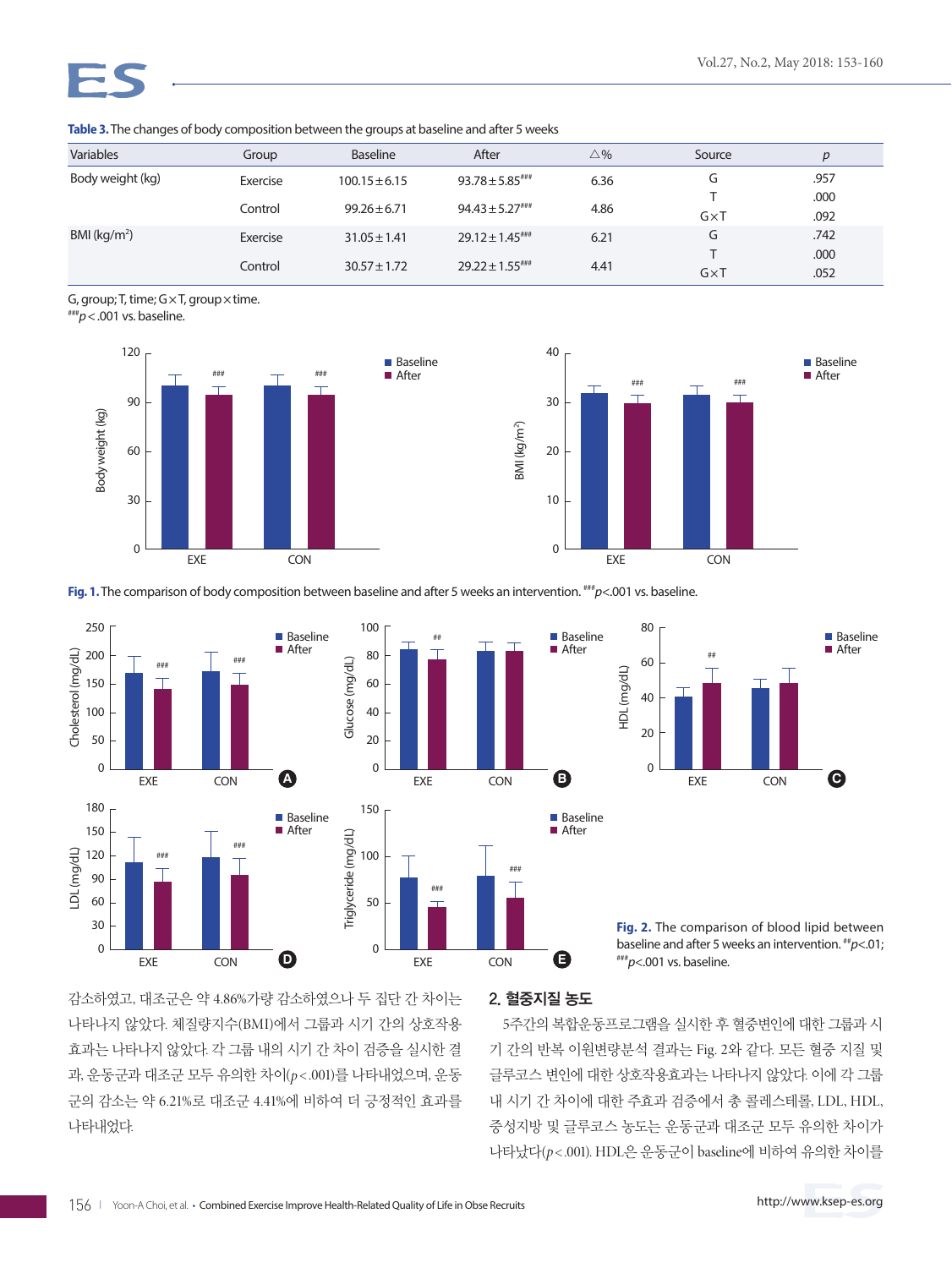| Category                            | Items                    | Group      | <b>Baseline</b>   | After                         | $\triangle$ % | Source            | p            |
|-------------------------------------|--------------------------|------------|-------------------|-------------------------------|---------------|-------------------|--------------|
| <b>Functional Status</b>            | <b>Physical Function</b> | EXE        | $85.23 \pm 13.18$ | $88.09 \pm 10.99^*$           | 3.3           | G                 | .866         |
|                                     |                          |            |                   |                               |               | Τ                 | .000         |
|                                     |                          | <b>CON</b> | $85.71 \pm 10.89$ | $87.04 \pm 9.82$ <sup>#</sup> | 1.5           | $G \times T$      | .750         |
|                                     | Role Limitation-Physical | EXE        | $84.28 \pm 15.17$ | $87.14 \pm 12.81^*$           | 3.4           | G                 | .402         |
|                                     |                          | <b>CON</b> | $88.92 \pm 14.56$ | $91.42 \pm 13.36$             | 2.8           | T                 | .002         |
|                                     |                          |            |                   |                               |               | $G \times T$      | .817         |
|                                     | Social Function          | EXE        | $90.71 \pm 11.41$ | $93.57 \pm 11.50^*$           | 3.1           | G                 | .498         |
|                                     |                          | <b>CON</b> | $92.85 \pm 9.13$  | $96.42 \pm 7.44^*$            | 3.8           | T                 | .005         |
|                                     |                          |            |                   |                               |               | $G \times T$<br>G | .737<br>.220 |
| Well-Being                          | Mental Health            | EXE        | $71.71 \pm 17.15$ | $77.71 \pm 15.96^*$           | 8.4           | T                 | .000         |
|                                     |                          | <b>CON</b> | $79.42 \pm 15.11$ | $84.28 \pm 13.98$             | 6.1           | $G \times T$      | .697         |
|                                     | Vitality                 | EXE        | $53.50 \pm 12.04$ | $73.92 \pm 13.47^{**}$        | 38            | G                 | .012         |
|                                     |                          |            |                   |                               | 18            | T                 | .000         |
|                                     |                          | <b>CON</b> | $57.64 \pm 16.59$ | $68.52 \pm 14.93$             |               | $G \times T$      | .030         |
|                                     | <b>Bodily Pain</b>       | EXE        | $72.07 \pm 22.11$ | $84.41 \pm 16.50^{**}$        | 17            | G                 | .678         |
|                                     |                          | <b>CON</b> |                   | $83.76 \pm 12.44^*$           | 7.4           | Т                 | .000         |
|                                     |                          |            | $77.92 \pm 15.83$ |                               |               | $G \times T$      | .092         |
| <b>Overall Evaluation of Health</b> | <b>General Health</b>    | EXE        | $52.66 \pm 16.21$ | $65.00 \pm 17.13***$          | 23            | G                 | .213         |
|                                     |                          | <b>CON</b> | $60.71 \pm 12.82$ | $67.47 \pm 14.84^*$           | 11            | Τ                 | .000         |
|                                     |                          |            |                   |                               |               | $G \times T$      | .129         |

**Table 4.** The changes of Health-related Quality of Life

G, group; T, time;  $G \times T$ , group  $\times$  time.

# *p*<.05, ##*p*<.01, ###*p*<.001 vs. baseline.

나타내며 증가하였고, 나머지 총 콜레스테롤, LDL-C, 중성지방은 운 동군과 대조군 모두 유의하게 감소하는 경향을 나타내었다. 또한 시기 에 따른 변화량은 대조군과 비교하여 운동군에서 더 긍정적인 효과가 나타났다.

#### 3. 건강관련 삶의 질(SF-36)

5주간의 복합운동프로그램을 실시한 후 건강관련 삶의 질에 대한 그룹과 시기 간의 반복 이원변량분석 결과는 Table 4와 같다. 건강관련 삶의 질의 7개 영역에 대한 상호작용효과는 나타나지 않았다. 운동군 과 대조군 모두 시기에 따른 주효과 검증에서 baseline에 비하여 유의 한 차이가 나타났으며( $p < 0.001$ ), 건강관련 삶의 질 변화에 있어 운동군 은 대조군에 비하여 평균적으로 더 큰 변화량을 나타내었다.

## 논 의

본 연구는 기초군사훈련 기간 동안 비만 장병을 대상으로 5주간의 복합운동이 혈중지질 및 건강관련 삶의 질에 미치는 영향을 분석함으 로써, 비만 개선을 위한 규칙적인 생활패턴 및 운동의 중요성을 강조함 과 동시에 심리적 건강의 개선 효과를 규명하고자 하였다.

비만으로 동반되는 개인의 신체적, 생리적 기능 저하와 더불어 비만 을 치료하고 개선하기 위한 사회·경제적 비용 손실을 감안할 때, 비만

의 예방과 관리를 위한 다양한 노력은 절실히 요구된다. 일반적으로 비만의 전반적인 상태개선을 위한 일차적 과제는 체중 감량이라 할 수 있으며, 이러한 체중 감량을 위해서는 적절한 식이조절과 다양한 형태 의 운동이 동반되어야 한다. 체중 감소에 동반되는 여러 가지 긍정적 변화들은 비만인의 신체적 건강은 물론이거니와 정신적 및 사회적 건 강의 증진에도 도움이 될 수 있다.

비만인에게 있어 성공적인 체중 감소는 적어도 10%의 지속적인 감 량으로 정의되지만, 체중 감소가 5% 미만이라도 혈당 및 심혈관계의 개선을 가져올 수 있고 체중 감량의 정도가 높을수록 더 유익한 효과 를 나타내는 것으로 보고되었다[22]. 본 연구 결과, 두 집단 모두에서 체중 및 BMI가 유의하게 감소되었으나 운동군이 대조군과 비교하여 평균적으로 더 큰 감소량을 보임으로써 복합운동프로그램 중재의 효 과성을 확인할 수 있었다. 이러한 결과는 기초군사훈련에 따른 규칙적 인 생활패턴과 동시에 보조적이고 추가적인 전략으로써의 운동 중재 가 비만장병의 신체조성 개선에 더 긍정적 영향[23]을 미칠 수 있음을 입증하는 결과라 사료된다. 이와 유사한 결과로써, 비만 성인 남성을 대상으로 한 6주간의 고강도 유산소 운동은 체지방의 유의한 개선과 더불어 심폐지구력을 증진시키는 데 효과적이라는 연구[24]와 비만인 의 체중, 체지방률 및 복부지방을 감소시키기 위해서는 편향적인 저항 성 운동 또는 유산소 운동보다 복합운동이 더 효율적이라는 연구결과 가[25] 보고되고 있다.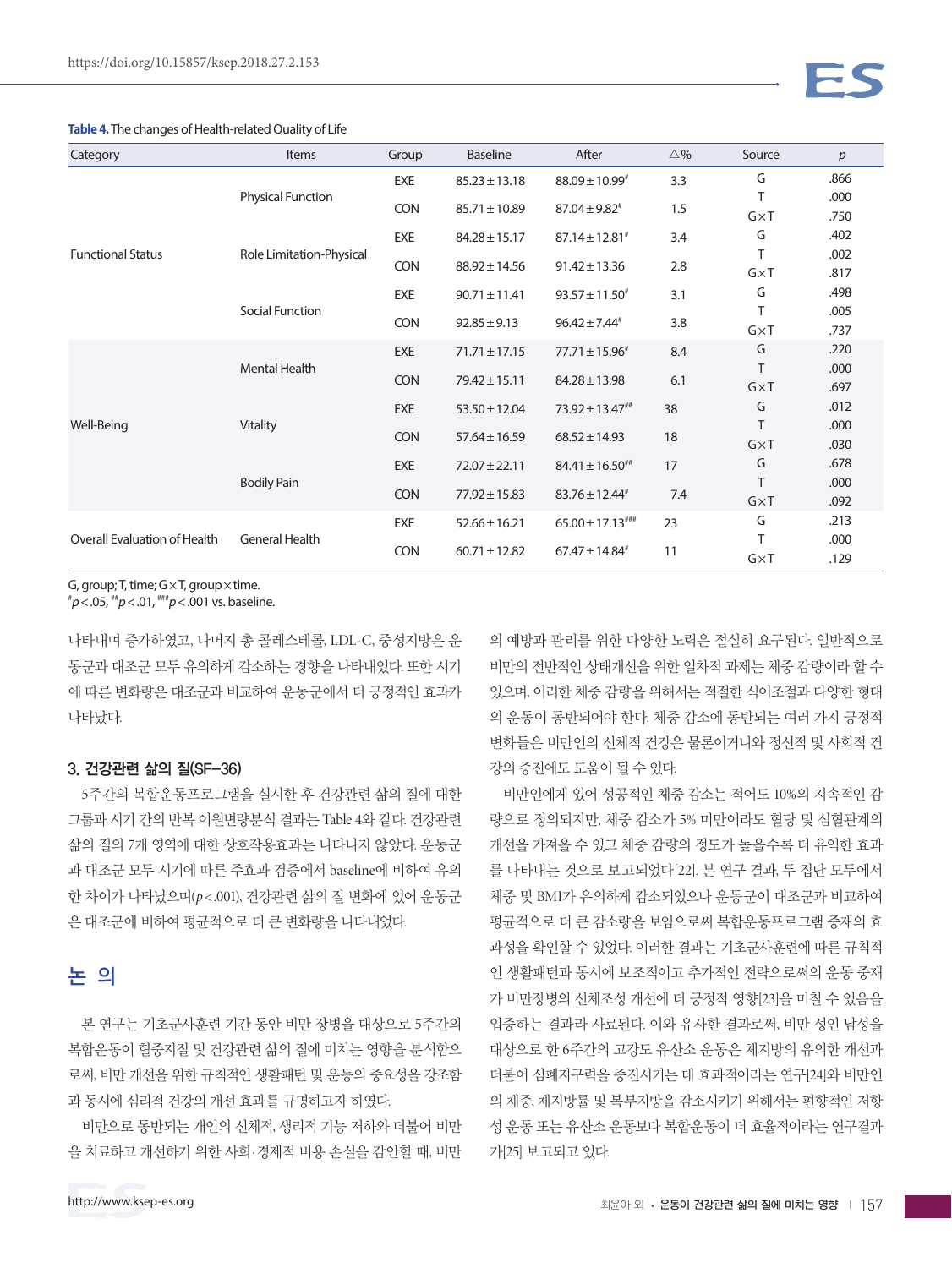# FS

비만과 관련하여 혈중 지질의 증가된 수치는 심혈관 질환에 대한 위 험인자 중 하나로 인식되면서 혈중 지질 수치 변화에 대한 운동의 효 과 연구는 지속적으로 이루어져 왔다. 운동은 지질 대사, 혈중 중성지 방 농도 및 콜레스테롤의 관리를 위한 비약물치료 전략으로 잘 알려져 있다[26,27]. 이처럼 다수의 선행연구에서는 비만의 전반적인 상태개선 을 위한 운동의 효과성과 중요성을 강조해왔으며 규칙적인 운동은 총 콜레스테롤, 중성지방 및 LDL-C 감소와 HDL-C 증가에 기여할 수 있 음이 보고되고 있다. 이와 관련한 연구를 살펴보면, 12주간의 규칙적 인 운동은 비만 여성의 HDL-C 수준을 증가시키고, 중성지방 및 인슐 린 저항성을 감소[28]시키는 것으로 보고되었고, 8주간의 복합운동프 로그램 중재는 과체중 중년 남성의 혈중 지질 LDL-C, TG의 감소, HDL-C 증가 및 신체조성 개선에 효과가 있는 것으로 나타났다[29]. 본 연구결과, 5주간의 기초군사훈련 기간 동안 실시한 복합운동 프로그 램의 중재는 운동군의 혈중 총 콜레스테롤, 저밀도 지단백 콜레스테롤 및 중성지방의 수치를 유의하게 감소시켰으며 고밀도 지단백 콜레스 테롤 수치를 증가시키는 것으로 나타났다. 이는 규칙적인 생활패턴과 규칙적인 운동에 따른 결과로 사료되며 특히 대조군의 혈중 지질 개선 에 비하여 운동군이 평균적으로 더 큰 개선 효과를 나타냄으로써 복 합운동프로그램의 효과성을 확인할 수 있었다. 이와 유사한 결과로써, 12주간의 규칙적인 복합트레이닝이 비만 대학생의 총 콜레스테롤 변화 에 긍정적 영향을 미치고 HDL-C의 증가와 중성지방의 감소를 가져온 다는 연구[30], 8주간의 복합운동 트레이닝이 비만 남성의 혈중지질 TC, LDL-C, TG를 유의하게 감소시키는 데 효과적이라는 연구결과가 있다[31]. Coll-Risco et al. [32]은 8주간의 복합운동은 신체조성, 혈중지 질 및 혈당 수치에 있어 긍정적인 개선효과를 가져오는 비약물적 전략 으로써 가치가 있음을 보고하였다. 또한, Catalina-Romero et al. [18]은 직업 스트레스와 이상지질혈증과의 관계에 대한 연구를 통해, 직업 스 트레스가 이상지질혈증을 진단함에 있어 기준이 되는 TG, LDL-C, HDL-C 및 TC 수치에 부정적 영향을 미친다고 하였다. 이처럼 체내 지 방 축적의 생리적 반응과 더불어 이상지질혈증에 대한 환경적 요인의 위험성이 제기되고 있는 상황에서, 군대라는 새로운 환경에 처한 비만 장병들에게 운동을 통한 혈중지질의 개선은 생리적 기능의 향상은 물 론이거니와 정서적 건강의 증진을 유도할 수 있는 계기가 될 것으로 판 단된다.

체중에 근거한 사회적 편견과 차별은 비만인의 신체적 기능, 신체 이 미지 및 자존감을 저하시키고 우울증과 자살 충동 등의 증상을 유발 [33]할 수 있음을 고려할 때, 비만과 관련된 사회·정신적 부작용은 건 강관련 삶의 질 저하를 촉진시킬 수 있다. 건강관련 삶의 질을 향상시 키기 위해서는 스트레스 관리, 건강한 식습관 태도 및 적절한 수준의 신체활동이 동반되어야 한다. 신체활동으로써 운동의 중요성은 강조 되고 있는데, 규칙적인 운동은 성별에 상관없이 개인의 신체적, 사회

적, 정서적 건강을 유의하게 향상시킬 수 있는 효과적인 방법이다. 높 은 BMI 수치가 정신 건강 및 기능 장애에 대한 주관적 인식인 건강관 련 삶의 질을 저하시키는 요인[34]임을 감안할 때, 규칙적인 운동을 통 한 BMI 개선은 비만인의 건강관련 삶의 질을 향상시킬 수 있음을 유 추해 볼 수 있다.

이와 관련된 Heesch et al. [35]의 연구에 따르면 신체활동 수준이 높 고 규칙적인 운동 참여율이 높을수록 건강관련 삶의 질 개선에 긍정 적 효과가 있는 것으로 나타났으며, 적절한 운동은 부정적 스트레스를 해소하는 가장 효과적인 방법으로 제안되고 있다[36]. 아직까지 비만 인을 대상으로 한 복합운동 프로그램 중재가 이들의 건강관련 삶의 질 개선에 미치는 영향을 규명한 선행연구는 희소한 실정이므로 다각 적인 논의를 제시할 수 없지만 운동을 통한 건강관련 삶의 질 개선 효 과는 몇몇 연구를 통해 보고되고 있다. 이와 관련하여, So et al. [20]은 비만인을 대상으로 한 12주간의 기공 운동이 신체기능, 신체역할 제 한, 일반적인 건강, 사회적 기능, 활력/피로, 신체통증의 6개 영역에 유 의한 긍정적 효과를 나타낼 뿐만 아니라, 12주간의 필라테스 운동은 비만 여대생의 신체적 건강, 활력, 정서역할 제한 및 일반적 건강을 개 선시키는 데 효과적인 것으로 보고되었다[37]. 또한 대사증후군 환자 를 대상으로 실시한 10주간의 유산소 운동은 건강관련 삶의 질에 대 한 모든 영역에 긍정적인 향상을 가져올 수 있으며 특히 정서적 기능, 일반적 건강 및 만족감에 유의한 개선을 가져오는 것으로 나타났다 [38]. 이밖에도 염증성 장 질환자[39] 및 암 환자[40]를 대상으로 한 10 주 또는 12주간의 규칙적인 운동은 이들의 건강 관련 삶의 질 개선에 긍정적 영향을 미치는 것으로 보고되고 있다. 본 연구결과에서 5주간 복합운동 프로그램의 중재는 신체기능, 일반적 건강, 활력, 사회적 기 능, 신체역할 제한, 정신건강 및 신체 통증의 모든 영역에서 통계적으 로 유의한 개선 효과를 나타내었으며, 특히 활력과 일반적 건강 영역 은 대조군의 향상도와 비교하여 평균적으로 약 2배 이상 증가되는 것 으로 나타나 선행연구의 결과를 지지할 수 있으리라 생각된다.

# 결 론

종합해보면, 5주간의 기초군사훈련 기간 동안 실시한 복합운동프 로그램은 비만 장병의 체중 및 BMI 감소는 물론이거니와 혈중 지질 개선에 이바지할 수 있고, 건강관련 삶의 질 인식에 긍정적 영향을 미 칠 수 있는 것으로 생각된다. 따라서 규칙적인 생활 패턴의 습관화 및 운동의 실천은 비만의 전반적인 상태 개선을 위한 최우선적 과제로 여 겨져야 할 것으로 사료된다.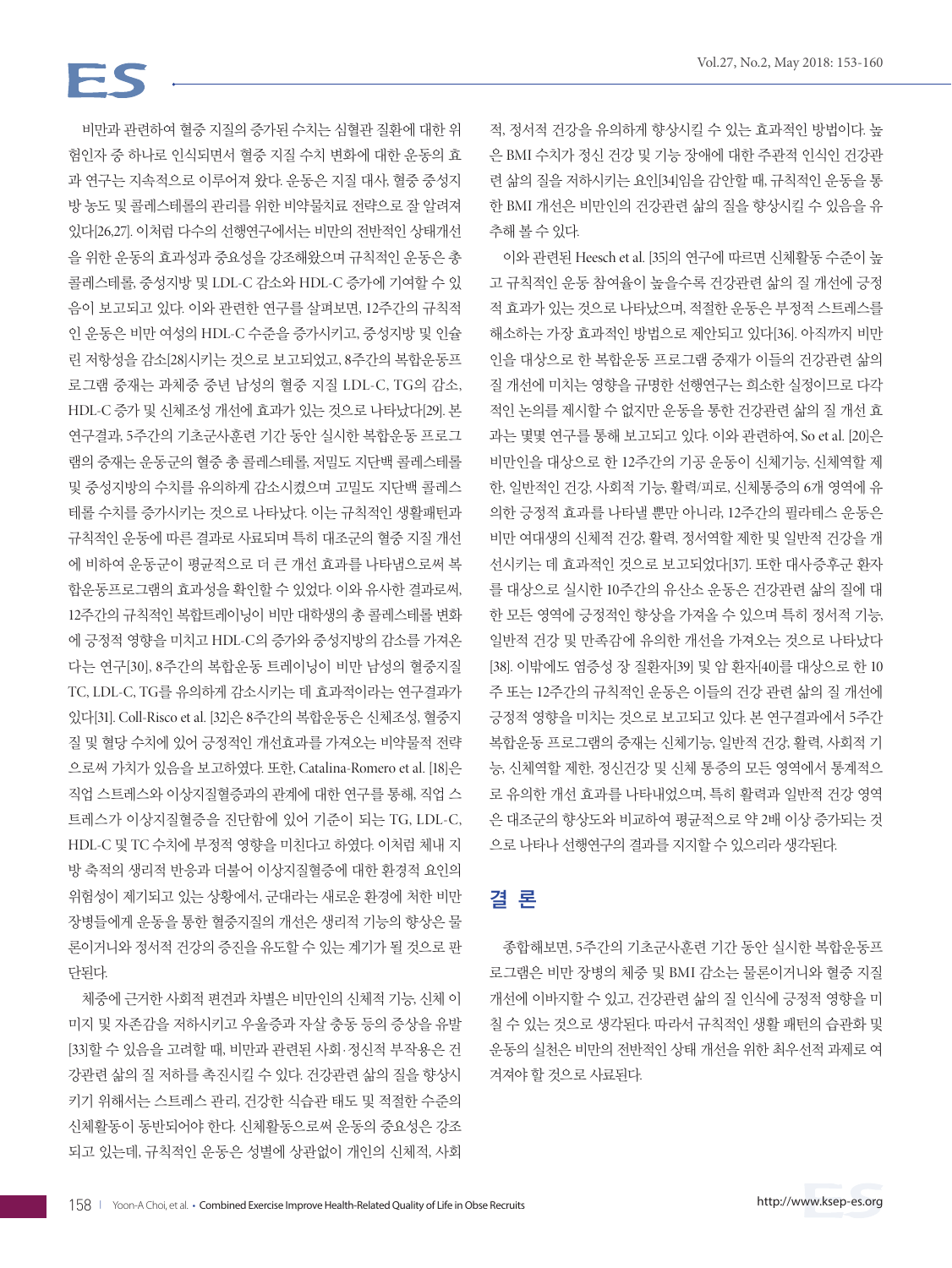## **REFERENCES**

- 1. World Health Organization. W: 10 facts on obesity. 2017; Retrieved http://www.who.int/features/factfiles/obesity/en/
- 2. NCD Risk Factor Collaboration. Trends in adult body-mass index in 200 countries from 1975 to 2014: a pooled analysis of 1698 population-based measurement studies with 19·2 million participants. Lancet. 2016;387(10026):1377-96.
- 3. Korea National Health and Nutrition Examination Survey. Health pattern and chronic disease statistics 2015.
- 4. Taylor VH, Forhan M, Vigod SN, McIntyre RS, Morrison KM. The impact of obesity on quality of life. Best Pract Res Clin Endocrinol Metab. 2013;27(2):139-46.
- 5. Correll CU, Robinson DG, Schooler NR, Brunette MF, Mueser KT, et al. Cardiometabolic risk in patients with first-episode schizophrenia spectrum disorders: baseline results from the RAISE-ETP study. JAMA Psychiatry. 2014;71(12):1350-63.
- 6. Assadi SN. What are the effects of psychological stress and physical work on blood lipid profiles?. Medicine. 2017;96(18):e6816.
- 7. Ibáñez J, Izquierdo M, Martínez-Labari C, Ortega F, Grijalba A, et al. Resistance training improves cardiovascular risk factors in obese women despite a significative decrease in serum adiponectin levels. Obesity. 2010;18(3):535-41.
- 8. Kim JK, Shin YO, Moon HW. Effects of combined aerobic and resistance exercise on plasma c-reactive protein, interleukin-6, lipids, and insulin resistance in obese adolescent. Kor J Spo Sci. 2007;18(2):1-9.
- 9. Park KY, Kim JS, Lee MY, Oh KH, Kim IH, et al. Effects of aerobic exercise and combined exercise on serum Lipid and erythrocyte sedimentation rate in obese high school girls. Exer Sci. 2011;20(4):441-8.
- 10. Lee SW, Shin WT. Effects of 12 weeks resistance band exercise in obese adolescents on blood Lipids and inflammatory markers. Exer Sci. 2012;21(4):465-3.
- 11. Kim CJ, Kim HW. Effects of an 8 weeks walking exercise on blood lipid and HbA1c in obese old women. Kor J Sport. 2017;15(2):609-16.
- 12. So WY, Jun TW, Seo DI, Choi DH, Eom WS, et al. Effects of 12-week elastic band exercise on physical self-efficacy scale, beck depression inventory and SF-36 in middle-aged obese women. Kor J Health Promot. 2009;9(2):161-7.
- 13. Nam BH, Lee SU. Testing the Validity of the Korean SF-36 Health Survey. J Korean Soc Health Stat. 2003;28(2):3-24.
- 14. Le Pen C, Lévy E, Loos F, Banzet MN, Basdevant A. "Specific" scale
- 15. Jiang Y, Hesser JE. Associations between health-related quality of life and demographics and health risks. Results from Rhode Island's 2002 behavioral risk factor survey. Health Qual Life Outcomes. 2006;4:14- 23.
- 16. Kim I, Choi H, Davis AH. Health-related quality of life by the type of physical activity in Korea. J Community Health Nurs. 2010;27(2):96- 106.
- 17. Bize R, Johnson JA, Plotnikoff RC. Physical activity level and healthrelated quality of life in the general adult population: a systematic review. Prev Med. 2007;45(6):401-15.
- 18. Catalina-Romero C, Calvo E, Sánchez-Chaparro MA, Valdivielso P, Sainz JC, et al. The relationship between job stress and dyslipidemia. Scand J Public Health. 2013;41(2):142-9.
- 19. Djindjic N, Jovanovic J, Djindjic B, Jovanovic M, Jovanovic JJ. Associations between the occupational stress index and hypertension, type 2 diabetes mellitus, and lipid disorders in middle-aged men and women. Ann Occup Hyg. 2012;56(9):1051-62.
- 20. So WY, Seo HK, Choi DH, Shin HJ, Cho EH, et al. The effects of qigong exercise on SF-36 and psychological factors of middle-aged obese. J Korean Gerontol Society. 2010;30(1):21-30.
- 21. Ware JE, Sherbourne CD. The MOS 36-item short-form health survey (SF-36). I. Conceptual framework and item selection. Med Care. 1992;30(6):473-83.
- 22. Wing RR, Lang W, Wadden TA, Safford M, Knowler WC, et al. Benefits of modest weight loss in improving cardiovascular risk factors in overweight and obese individuals with type 2 diabetes. Diabetes Care. 2011;34(7):1481-6.
- 23. Seo SK. The effects of 5 weeks basic military training on health-related fitness and blood biochemical factors in obese military recruits [dissertation]. Daejeon: Daejeon University 2017.
- 24. Fisher G, Brown AW, Bohan Brown MM, Alcorn A, Noles C, et al. High Intensity Interval- vs Moderate Intensity- Training for Improving Cardiometabolic Health in Overweight or Obese Males: A Randomized Controlled Trial. PLoS One. 2015;10(10):e0138853.
- 25. Ho SS, Dhaliwal SS, Hills AP, Pal S. The effect of 12 weeks of aerobic, resistance or combination exercise training on cardiovascular risk factors in the overweight and obese in a randomized trial. BMC Public Health. 2012;12:704.